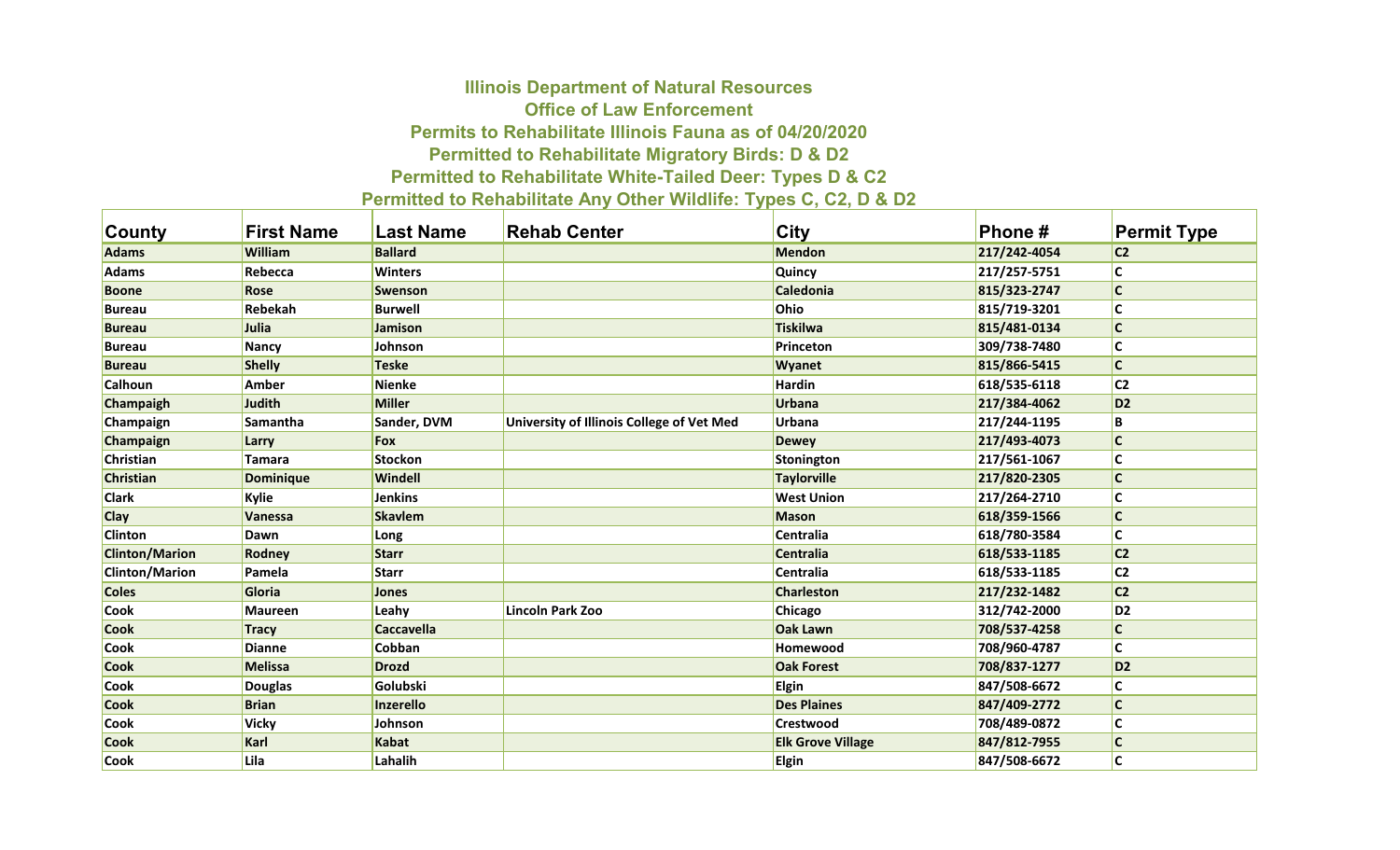| <b>Cook</b>         | <b>Donna</b>    | <b>Patterson</b>   |                                    | <b>Chicago Ridge</b>    | 708/636-8586 | c                       |
|---------------------|-----------------|--------------------|------------------------------------|-------------------------|--------------|-------------------------|
| <b>Cook</b>         | <b>Diane</b>    | <b>Spyrka</b>      |                                    | <b>Chicago</b>          | 773/667-0088 | $\overline{\mathsf{c}}$ |
| <b>Cook</b>         | Lisa            | <b>Szydelko</b>    |                                    | <b>Tinley park</b>      | 708/256-3483 | $\overline{\mathsf{c}}$ |
| <b>Cook</b>         | <b>David</b>    | Uhter              |                                    | Chicago Heights.        | 708/710-3167 | C <sub>2</sub>          |
| <b>Cook</b>         | Laura           | <b>Villarreal</b>  |                                    | <b>Oak Forest</b>       | 708/925-7650 | $\mathsf{C}$            |
| <b>DeKalb</b>       | <b>Carly</b>    | <b>Stadie</b>      | Oaken Acres Wildlife Center        | Sycamore                | 815/895-9666 | D                       |
| <b>DeKalb</b>       | <b>Kathleen</b> | <b>Stelford</b>    | <b>Oaken Acres Wildlife Center</b> | Sycamore                | 815/895-9666 | D                       |
| <b>DeKalb</b>       | Sandy           | Woltman            | <b>Oaken Acres Wildlife Center</b> | Sycamore                | 815/895-9666 | D                       |
| <b>DeKalb</b>       | Jen             | Lowe               |                                    | Kingston                | 815/570-1760 | $\overline{\mathsf{c}}$ |
| <b>DeWitt</b>       | Tamara          | <b>McFeeters</b>   |                                    | <b>Clinton</b>          | 217/853-9053 | $\overline{\mathsf{c}}$ |
| <b>DeWitt</b>       | <b>Erin</b>     | Roesch             |                                    | <b>Waynesville</b>      | 309/275-6490 | $\mathsf{C}$            |
| <b>DuPagage</b>     | Jill            | <b>Kelly</b>       |                                    | <b>Villa Park</b>       | 630/253-7377 | $\overline{\mathsf{c}}$ |
| <b>DuPage</b>       | Rosemary        | <b>Augustine</b>   | <b>Willowbrook Wildlife Center</b> | <b>Glen Ellyn</b>       | 630/942-6200 | D <sub>2</sub>          |
| <b>DuPage</b>       | Alicia          | <b>Biewer</b>      | <b>Willowbrook Wildlife Center</b> | <b>Glen Ellyn</b>       | 630/942-6200 | D <sub>2</sub>          |
| <b>DuPage</b>       | Sarah           | Reich, DVM         | Willowbrook Wildlife Center        | <b>Glen Ellyn</b>       | 630/942-6200 | D <sub>2</sub>          |
| <b>DuPage</b>       | Justin          | <b>Sharp</b>       | <b>Willowbrook Wildlife Center</b> | <b>Glen Ellyn</b>       | 630/942-6200 | D <sub>2</sub>          |
| <b>DuPage</b>       | <b>Emily</b>    | <b>Simpson</b>     | <b>Willowbrook Wildlife Center</b> | <b>Glen Ellyn</b>       | 630/942-6200 | D <sub>2</sub>          |
| <b>DuPage</b>       | <b>Mike</b>     | Wittman            | <b>Willowbrook Wildlife Center</b> | <b>Glen Ellyn</b>       | 630/942-6200 | D <sub>2</sub>          |
| <b>DuPage</b>       | <b>Celeste</b>  | <b>Burke</b>       |                                    | <b>Downers Grove</b>    | 630/852-5086 | $\mathsf{C}$            |
| <b>DuPage</b>       | <b>Emily</b>    | Reece              |                                    | <b>Lombard</b>          | 630/474-1141 | $\overline{\mathsf{c}}$ |
| <b>DuPage</b>       | <b>Brian</b>    | <b>Rooney, DVM</b> |                                    | <b>Darien</b>           | 630/598-0600 | D                       |
| <b>DuPage</b>       | <b>Debbie</b>   | <b>Szenda</b>      |                                    | <b>Bartlett</b>         | 847/630-3913 | $\overline{\mathsf{c}}$ |
| <b>DuPage</b>       | <b>Deborah</b>  | <b>Weber</b>       |                                    | <b>Naperville</b>       | 630/355-1259 | $\mathsf{C}$            |
| <b>DuPage</b>       | Kathie          | Wheater            |                                    | Naperville              | 630/464-2663 | $\overline{\mathsf{c}}$ |
| <b>DuPage</b>       | <b>Carol</b>    | Wroblewski         |                                    | <b>Glendale Heights</b> | 630/202-6430 | $\overline{\mathsf{c}}$ |
| Edgar               | Ed              | White              |                                    | Paris                   | 217/275-9243 | D <sub>2</sub>          |
| Fayette             | <b>Michelle</b> | <b>Miller</b>      |                                    | <b>Herrick</b>          | 217/994-1870 | C <sub>2</sub>          |
| Franklin            | Jenifer         | Persuhn            |                                    | <b>Benton</b>           | 217/871-2860 | $\mathsf{C}$            |
| Franklin/Williamson | Pamela          | <b>Sundeen</b>     |                                    | Thompsonville           | 618/627-2000 | C <sub>2</sub>          |
| Fulton              | Minnie          | <b>Keime</b>       |                                    | <b>Cuba</b>             | 309/357-8784 | $\mathsf{C}$            |
| Grundy              | <b>Karen</b>    | <b>LaBreck</b>     |                                    | Gardner                 | 815/237-8692 | $\mathsf{C}$            |
| Henry               | Tamara          | Yarger             |                                    | Kewanee                 | 309/540-9126 | D <sub>2</sub>          |
| Jackson             | <b>Cathy</b>    | Lyons              |                                    | <b>Carbondale</b>       | 618/534-3495 | $\mathsf{C}$            |
| <b>Jersey</b>       | Rachael         | Heaton             | <b>Treehouse Wildlife Center</b>   | Dow                     | 618/466-2990 | D                       |
| <b>JoDaviess</b>    | Linda           | Cass               |                                    | <b>Lanark</b>           | 815/757-5966 | $\mathsf{C}$            |
| Kane                | <b>Molly</b>    | <b>Craig</b>       | <b>Fox Valley Wildlife Center</b>  | <b>Elburn</b>           | 630/365-3800 | D                       |
| Kane                | Andrea          | <b>Krueger</b>     | <b>Fox Valley Wildlife Center</b>  | <b>Elburn</b>           | 630/365-3800 | D                       |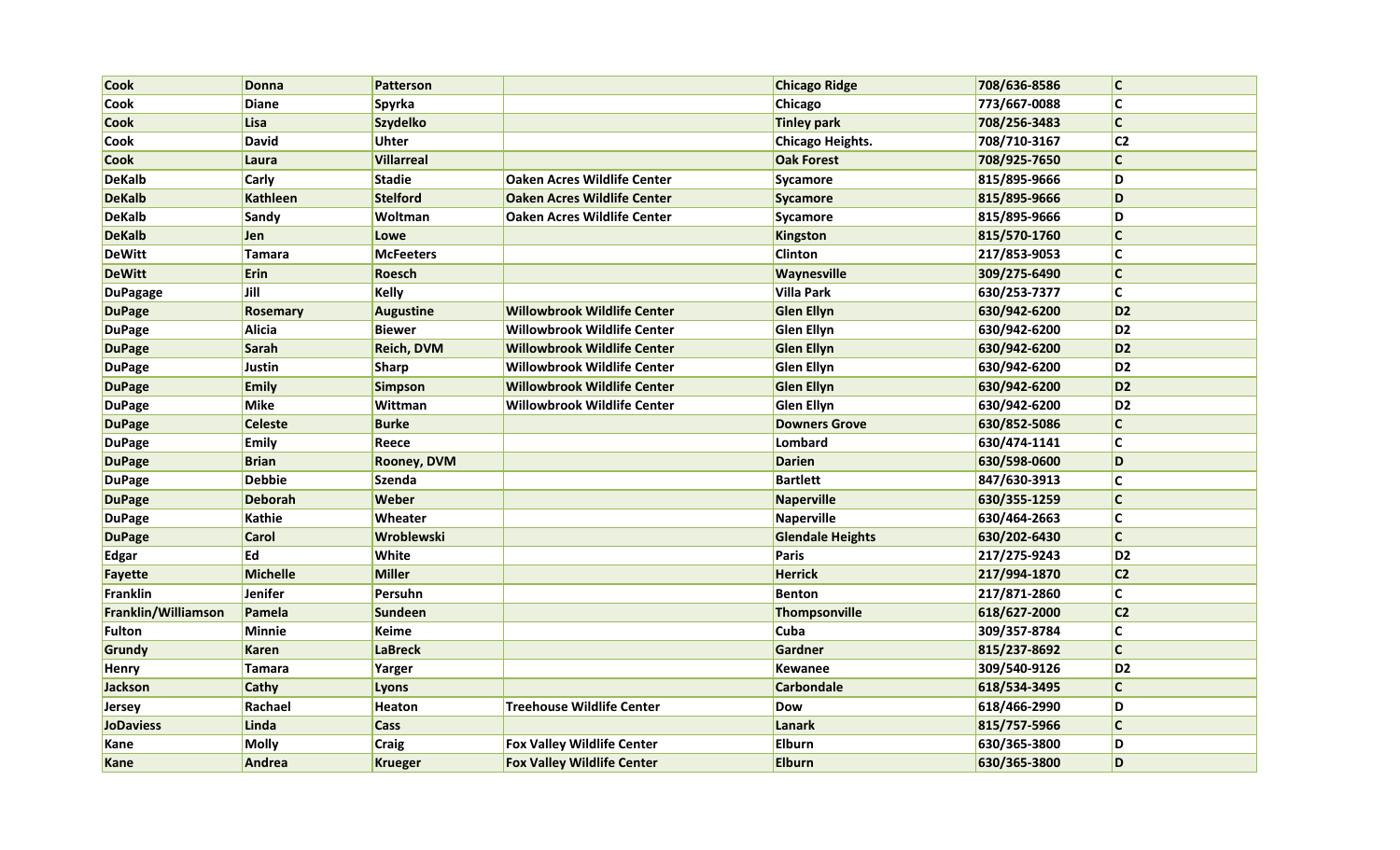| Kane            | <b>Robert</b>     | <b>Schuman</b>     | <b>Fox Valley Wildlife Center</b>          | <b>Elburn</b>      | 630/365-3800 | D                       |
|-----------------|-------------------|--------------------|--------------------------------------------|--------------------|--------------|-------------------------|
| Kane            | <b>Traci</b>      | <b>Brandenburg</b> |                                            | <b>Dundee</b>      | 847/844-1126 | D <sub>2</sub>          |
| Kane            | Victoria          | Geise              |                                            | <b>St. Charles</b> | 708/220-1420 | D                       |
| Kane            | <b>Karon</b>      | <b>Havelka</b>     |                                            | <b>Sugar Grove</b> | 630/404-9061 | $\mathsf{C}$            |
| Kane            | <b>Sally</b>      | <b>Stannard</b>    |                                            | <b>Elgin</b>       | 847/888-0081 | c                       |
| Kane            | Elizabeth         | <b>Strong</b>      |                                            | <b>Elgin</b>       | 847/363-8859 | $\mathsf{C}$            |
| Kankakee        | Melissa           | <b>Benson</b>      |                                            | <b>Grant Park</b>  | 815/482-8736 | $ {\mathsf c}$          |
| Kankakee        | <b>Mary</b>       | <b>Legler</b>      |                                            | <b>Kankakee</b>    | 815/405-2749 | c                       |
| Kankakee        | <b>Dawn</b>       | Smith              |                                            | Kankakee           | 815/549-9154 | c                       |
| <b>Kankakee</b> | <b>Dawn</b>       | <b>Tutt</b>        |                                            | <b>Kankakee</b>    | 815/954-5155 | $\mathsf{C}$            |
| Knox            | <b>Ethel</b>      | Montgomery         |                                            | Galesburg          | 309/351-1057 | C <sub>2</sub>          |
| Lake            | Linda             | <b>Breuer</b>      | <b>Barnswallow</b>                         | Wauconda           | 847/487-3606 | D <sub>2</sub>          |
| Lake            | <b>Nicole</b>     | Cecchini           | <b>Best Friends Animal Hospital</b>        | Grayslake          | 847/548-2626 | D                       |
| Lake            | <b>Kellen</b>     | Linderman          | <b>Best Friends Animal Hospital</b>        | Grayslake          | 847/548-2626 | D                       |
| Lake            | <b>Cathy</b>      | Magnuski           | <b>Best Friends Animal Hospital</b>        | Grayslake          | 847/548-2626 | D                       |
| Lake            | <b>Jessica</b>    | Mirowski           | <b>Best Friends Animal Hospital</b>        | Grayslake          | 847/548-2626 | D                       |
| Lake            | Kathy             | Nelson             | <b>Best Friends Animal Hospital</b>        | Grayslake          | 847/548-2626 | D                       |
| Lake            | Kristi            | <b>Nommensen</b>   | <b>Best Friends Animal Hospital</b>        | Grayslake          | 847/548-2626 | D                       |
| Lake            | Dr. Anna          | Orsini             | <b>Best Friends Animal Hospital</b>        | Grayslake          | 847/548-2626 | D                       |
| Lake            | Dr. Donna         | Rauch              | <b>Best Friends Animal Hospital</b>        | Grayslake          | 847/548-2626 | D                       |
| Lake            | Dr. Roberta       | <b>Scarbeck</b>    | <b>Best Friends Animal Hospital</b>        | Grayslake          | 847/548-2626 | D                       |
| Lake            | Julie             | Sheeran            | <b>Best Friends Animal Hospital</b>        | Grayslake          | 847/548-2626 | D                       |
| Lake            | <b>Carol</b>      | <b>Shubert</b>     | <b>Best Friends Animal Hospital</b>        | Grayslake          | 847/548-2626 | D                       |
| Lake            | <b>Dawn</b>       | Keller             | <b>Flint Creek Wildlife Rehabilitation</b> | <b>Barrington</b>  | 847/842-8000 | D                       |
| Lake            | <b>Tim</b>        | Harris, DVM        |                                            | Wauconda           | 847/487-5856 | D <sub>2</sub>          |
| Lake            | Lauren            | <b>Mateja</b>      |                                            | <b>Round Lake</b>  | 847/877-1491 | $\mathsf{C}$            |
| Lake            | <b>Danielle</b>   | Orsini             |                                            | Libertyville       | 847/791-1955 | $\overline{\mathsf{c}}$ |
| LaSalle         | <b>Bernadette</b> | <b>Richter</b>     | <b>SOAR</b>                                | <b>Earlville</b>   | 815/312-1206 | D <sub>2</sub>          |
| LaSalle         | George            | Richter            | <b>SOAR</b>                                | Earlville          | 815/312-1206 | D <sub>2</sub>          |
| LaSalle         | <b>Robert</b>     | Harms, DVM         |                                            | <b>Streator</b>    | 815/672-4576 | D                       |
| LaSalle         | Lee Ann           | Johnson            |                                            | Oglesby            | 815/224-0308 | D <sub>2</sub>          |
| LaSalle         | Olga              | Lindsay            |                                            | <b>Marseilles</b>  | 815/795-6802 | $\mathsf{C}$            |
| LaSalle         | <b>Denise</b>     | Wilcox             |                                            | Wenona             | 815/252-6742 | $\overline{\mathsf{c}}$ |
| <b>Lee</b>      | Jane              | <b>Hochstatter</b> |                                            | <b>Amboy</b>       | 815/685-6894 | $ {\mathsf c}$          |
| Lee             | <b>Denise</b>     | LeTourneau         |                                            | <b>Dixon</b>       | 815/994-2389 | <b>C</b>                |
| Lee             | Laura             | Rasmussen          |                                            | <b>Dixon</b>       | 630/439-6205 | $\mathsf{C}$            |
| Lee             | Patricia          | Ukena              |                                            | Dixon              | 331/248-2828 | $\overline{\mathsf{c}}$ |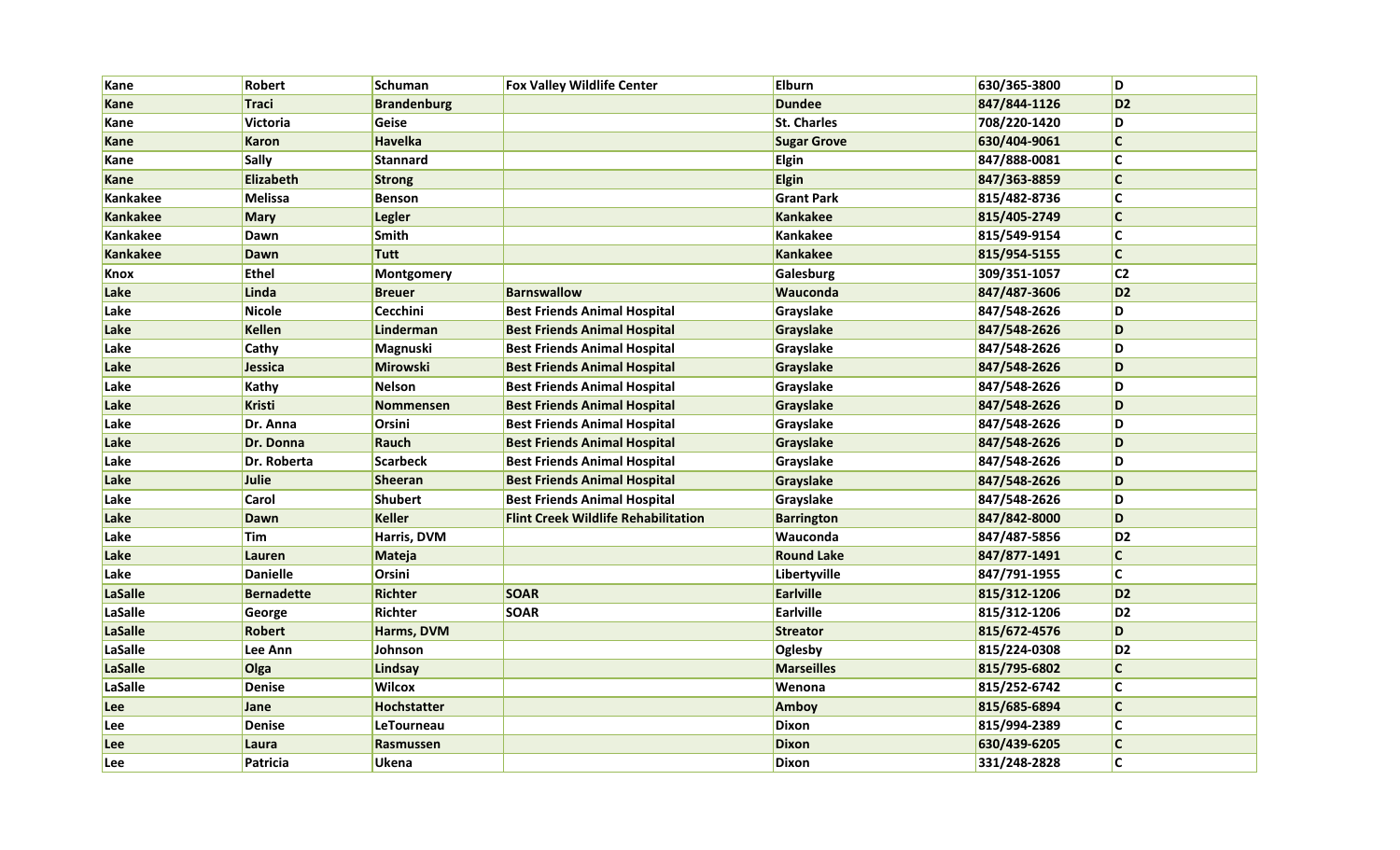| Lee                | <b>Kristin</b>     | Werner             |                                         | Amboy              | 708/745-1080 | $\overline{\mathsf{c}}$ |
|--------------------|--------------------|--------------------|-----------------------------------------|--------------------|--------------|-------------------------|
| Livingston         | Judy               | Ellinger           |                                         | Chenoa             | 815/674-7680 | C                       |
| Logan              | <b>Brenda</b>      | <b>Leevey</b>      |                                         | Lincoln            | 217/671-7570 | $\mathsf{C}$            |
| Logan              | Candic             | Wright             |                                         | Lincoln            | 217/671-1004 | $\mathsf{C}$            |
| <b>Macon</b>       | Jacques            | <b>Nuzzo</b>       | <b>Illinois Raptor Center</b>           | <b>Decatur</b>     | 217/963-6909 | D                       |
| <b>Macon</b>       | D. Jane            | <b>Seitz</b>       | <b>Illinois Raptor Center</b>           | Decatur            | 217/963-6909 | D                       |
| <b>Macon</b>       | <b>Mary</b>        | Rotz               | <b>Prairie Wildlife Rehab</b>           | Warrensburg        | 217/521-1406 | D                       |
| <b>Macon</b>       | <b>David</b>       | Webster            |                                         | <b>Decatur</b>     | 217/421-7435 | D <sub>2</sub>          |
| <b>Madison</b>     | <b>Kelly</b>       | <b>Austin</b>      |                                         | <b>Highland</b>    | 618/954-8303 | $\mathsf{C}$            |
| <b>Madison</b>     | Jenna              | Gordon             |                                         | Godfrey            | 618/447-4319 | C                       |
| <b>Marshall</b>    | Richard            | <b>Borquist</b>    |                                         | Varna              | 309/369-4293 | D <sub>2</sub>          |
| <b>Marshall</b>    | Paula              | <b>Briggs</b>      |                                         | Sparland           | 309/531-2507 | C <sub>2</sub>          |
| <b>Marshall</b>    | <b>Beth</b>        | Giordano           |                                         | Henry              | 815/712-4464 | C                       |
| McDonough          | Karen              | <b>Blakeley</b>    |                                         | Macomb             | 309/833-2365 | $\mathsf{C}$            |
| <b>McHenry</b>     | <b>Sara</b>        | <b>Denham</b>      | <b>McHenry County Conservation Dist</b> | <b>Wonder Lake</b> | 815/728-8307 | D <sub>2</sub>          |
| <b>McHenry</b>     | <b>Beth</b>        | Gunderson          | <b>McHenry County Conservation Dist</b> | <b>Wonder Lake</b> | 815/728-8307 | D <sub>2</sub>          |
| <b>McHenry</b>     | <b>Rebecca</b>     | <b>Murphy</b>      | <b>McHenry County Conservation Dist</b> | <b>Wonder Lake</b> | 815/728-8307 | D <sub>2</sub>          |
| <b>McHenry</b>     | Kenneth            | <b>Degner</b>      |                                         | Johnsburg          | 815/363-8718 | C                       |
| <b>McHenry</b>     | Kali               | Parker             |                                         | <b>Woodstock</b>   | 847/347-3888 | D <sub>2</sub>          |
| <b>McHenry</b>     | Tami               | Speciale           |                                         | <b>Wonder Lake</b> | 847/833-8565 | C                       |
| <b>McLean</b>      | Randy              | <b>Brunswick</b>   |                                         | Normal             | 309/454-2458 | D <sub>2</sub>          |
| McLean             | Ginnie             | Underwood          |                                         | Hudson             | 309/726-2204 | D                       |
| <b>McLean</b>      | <b>Fred</b>        | <b>Underwood</b>   |                                         | Hudson             | 309/726-2204 | D                       |
| Mercer             | Ashley             | Zimmerman          |                                         | Aledo              | 309/737-5688 | C                       |
| Ogle               | <b>Christina</b>   | <b>Fisher</b>      |                                         | Holcomb            | 815/973-4699 | $\mathsf{C}$            |
| Peoria             | <b>Marge</b>       | <b>Bjorklund</b>   |                                         | Trivoli            | 309/362-2210 | D                       |
| Peoria             | Rebecca            | <b>Spencer</b>     |                                         | Peoria             | 309/672-2440 | $\mathsf{C}$            |
| Peoria             | Peoria Zoo         |                    |                                         | Peoria             | 309/686-3365 | D <sub>2</sub>          |
| Pope               | Amy                | Coram              |                                         | <b>Brookport</b>   | 618/564-2688 | C <sub>2</sub>          |
| Pulaski            | <b>Karly</b>       | <b>Parker Burk</b> |                                         | <b>Grand Chain</b> | 618/303-4888 | C <sub>2</sub>          |
| Richland           | <b>Barbara</b>     | Foreman            |                                         | Noble              | 618/838-2242 | C                       |
| Richland           | <b>Belinda</b>     | <b>Henton</b>      |                                         | Olney              | 618/302-0484 | C                       |
| Richland           | <b>Kathleen</b>    | Khadra             |                                         | Olney              | 773/447-2995 | $\mathsf{C}$            |
| Richland           | <b>Cheryl Lynn</b> | Wall               |                                         | Olney              | 618/843-0964 | C <sub>2</sub>          |
| <b>Rock Island</b> | <b>Patrica</b>     | <b>Denzer</b>      |                                         | <b>Port Byron</b>  | 507/273-3110 | $\mathbf c$             |
| <b>Rock Island</b> | Lisa               | <b>Guss</b>        |                                         | Moline             | 563/508-9840 | C <sub>2</sub>          |
| <b>Rock Island</b> | <b>Mellissa</b>    | <b>Hendrickx</b>   |                                         | <b>Rock Island</b> | 309/230-9323 | $\mathsf{C}$            |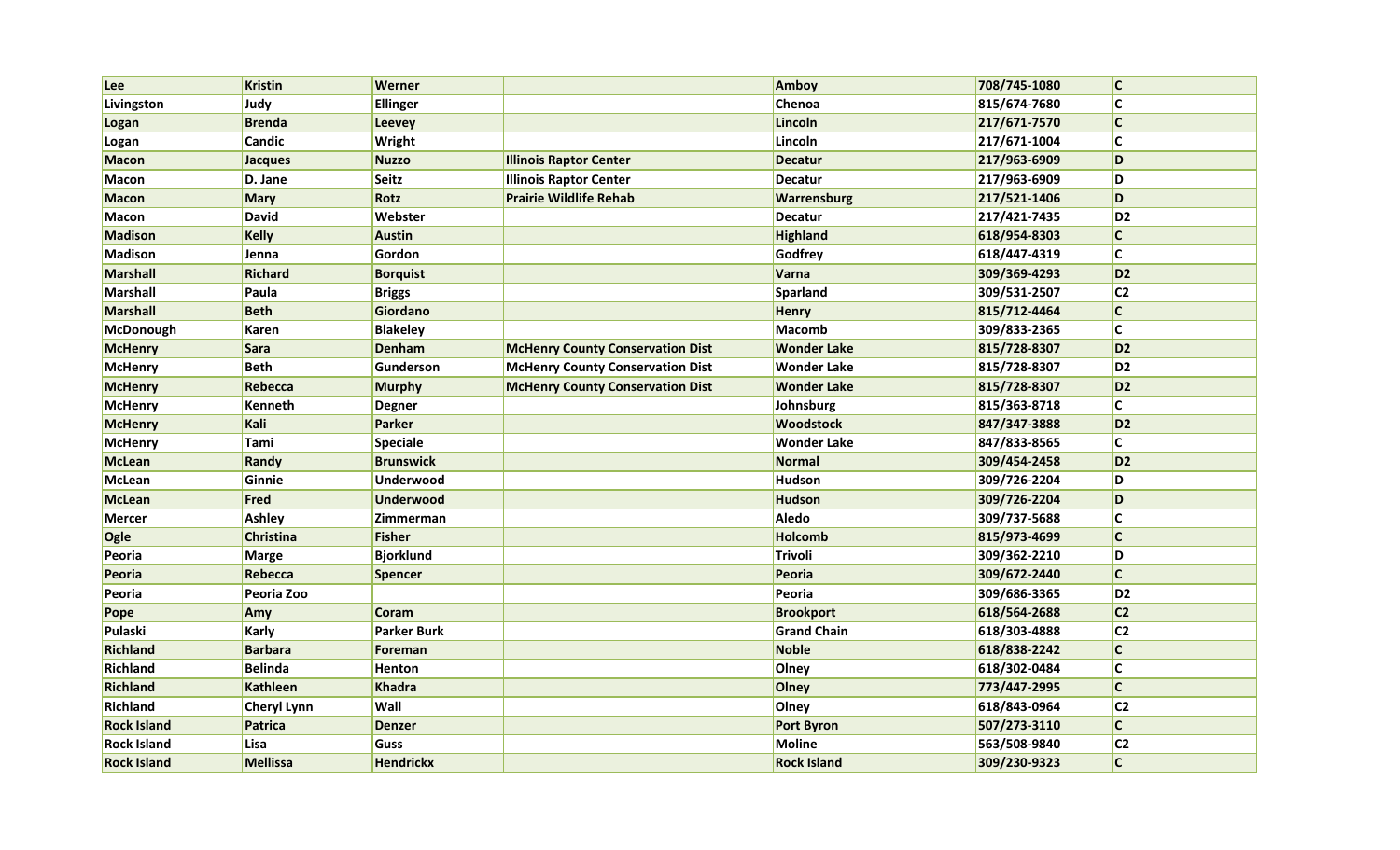| <b>Rock Island</b> | <b>Deborah</b> | <b>Kutsunis</b>     |                  | <b>Rock Island</b>   | 309/794-1798 | <b>C</b>                |
|--------------------|----------------|---------------------|------------------|----------------------|--------------|-------------------------|
| <b>Rock Island</b> | <b>Chris</b>   | <b>Miller</b>       |                  | <b>Moline</b>        | 309/791-1014 | $\mathsf{C}$            |
| <b>Rock Island</b> | <b>Brenda</b>  | <b>Moffitt</b>      |                  | Milan                | 309/236-5438 | C <sub>2</sub>          |
| <b>Rock Island</b> | Ann            | <b>Sullivan</b>     |                  | <b>Rock Island</b>   | 309/794-9650 | $\mathsf{C}$            |
| <b>Rock Island</b> | Rita           | Wilburn             |                  | <b>Port Byron</b>    | 309/292-7225 | $\mathsf{C}$            |
| <b>Sangamon</b>    | Karma          | <b>Howley</b>       |                  | Springfield          | 217/720-8244 | $\mathsf{C}$            |
| <b>Sangamon</b>    | <b>Debra</b>   | <b>Kunkel</b>       |                  | Springfield          | 217/737-2192 | $\overline{\mathsf{c}}$ |
| <b>Sangamon</b>    | Linda          | <b>Phillips</b>     |                  | Springfield          | 217/414-3582 | $\mathsf{C}$            |
| Schuyler           | Sandra         | <b>Marquis</b>      |                  | Rushville            | 217/322-6066 | c2                      |
| Stephenson         | Wendy          | <b>Stabenow</b>     |                  | <b>Ridott</b>        | 815/362-5101 | $\mathsf{C}$            |
| <b>Tazewell</b>    | Tamara         | <b>Hanley</b>       |                  | Hopedale             | 309/449-5799 | D <sub>2</sub>          |
| <b>Tazewell</b>    | Trista         | <b>Prince</b>       |                  | <b>East Peoria</b>   | 309/264-5341 | C                       |
| <b>Tazewell</b>    | Leah           | <b>Warrick</b>      |                  | <b>Hopedale</b>      | 309/241-5354 | $\mathsf{C}$            |
| <b>Vermilion</b>   | <b>Belinda</b> | <b>Wangler</b>      |                  | <b>Danville</b>      | 217/799-9778 | $\mathsf{C}$            |
| Washington         | Liselotte      | <b>Quick</b>        |                  | Centralia            | 618/533-2011 | D                       |
| Whiteside          | <b>Connie</b>  | <b>Decker</b>       |                  | <b>Fulton</b>        | 815/441-3141 | $\mathsf{C}$            |
| Whiteside          | Sarah          | Norden              |                  | Fulton               | 563/249-6507 | $\overline{\mathsf{c}}$ |
| Will               | <b>Billie</b>  | <b>Banks</b>        |                  | <b>Monee</b>         | 708/870-1776 | D <sub>2</sub>          |
| Will               | Janine         | <b>Carter</b>       |                  | <b>Homer Glen</b>    | 708/301-1594 | $\overline{\mathsf{C}}$ |
| Will               | <b>Shelly</b>  | <b>Gasper</b>       |                  | Joliet               | 815/592-3772 | $\mathsf{C}$            |
| Will               | <b>Theresa</b> | <b>Konrath</b>      |                  | Lockport             | 773/517-0645 | $\overline{\mathsf{c}}$ |
| Will               | <b>Barbara</b> | Locascio            |                  | Wilmington           | 708/942-9819 | $\overline{\mathsf{c}}$ |
| Will               | Christina      | Oshinski            |                  | Plainfield           | 630/891-0034 | $\overline{\mathsf{c}}$ |
| Will               | <b>Cheryl</b>  | <b>Seanor-Beste</b> |                  | <b>Monee</b>         | 708/525-5946 | $\mathsf{C}$            |
| Will               | <b>Janette</b> | Shiperak            |                  | Joliet               | 708/208-9527 | $\overline{c}$          |
| Will               | <b>Helen</b>   | <b>Svetlecich</b>   |                  | <b>Chrest Hill</b>   | 779/227-4152 | $\mathsf{C}$            |
| Will               | Tiffany        | <b>Tropp</b>        |                  | Joliet               | 708/269-5038 | $\mathsf{C}$            |
| Will               | Rita           | <b>Wells</b>        |                  | <b>Park forest</b>   | 708/715-2086 | $\mathsf{C}$            |
| Williamson         | <b>Beverly</b> | <b>Shofstall</b>    |                  | <b>Carterville</b>   | 618/988-1067 | D                       |
| Winnebago          | <b>Karen</b>   | <b>Herdklotz</b>    | <b>Hoo Haven</b> | <b>Durand</b>        | 815/629-2212 | D                       |
| Winnebago          | Steven         | <b>Herdklotz</b>    | <b>Hoo Haven</b> | <b>Durand</b>        | 815/629-2212 | D                       |
| Winnebago          | Lisa           | <b>Beardsworth</b>  |                  | Winnebago            | 815/298-1300 | $\mathsf{C}$            |
| Winnebago          | <b>Debbie</b>  | <b>Bienemann</b>    |                  | Rockford             | 815/315-3151 | $\overline{\mathsf{C}}$ |
| Winnebago          | Kathryn        | <b>Bode</b>         |                  | <b>Cherry Valley</b> | 815/332-5722 | $\mathsf{C}$            |
| Winnebago          | Joyce          | <b>Keegan</b>       |                  | Rockford             | 815/505-7429 | $\overline{\mathsf{c}}$ |
| Winnebago          | <b>Shirley</b> | Klotz               |                  | <b>Rockford</b>      | 815/965-4002 | $\mathsf{C}$            |
| Winnebago          | Lisa           | <b>Rhodes</b>       |                  | Roscoe               | 815/222-3246 | $\overline{\mathsf{c}}$ |